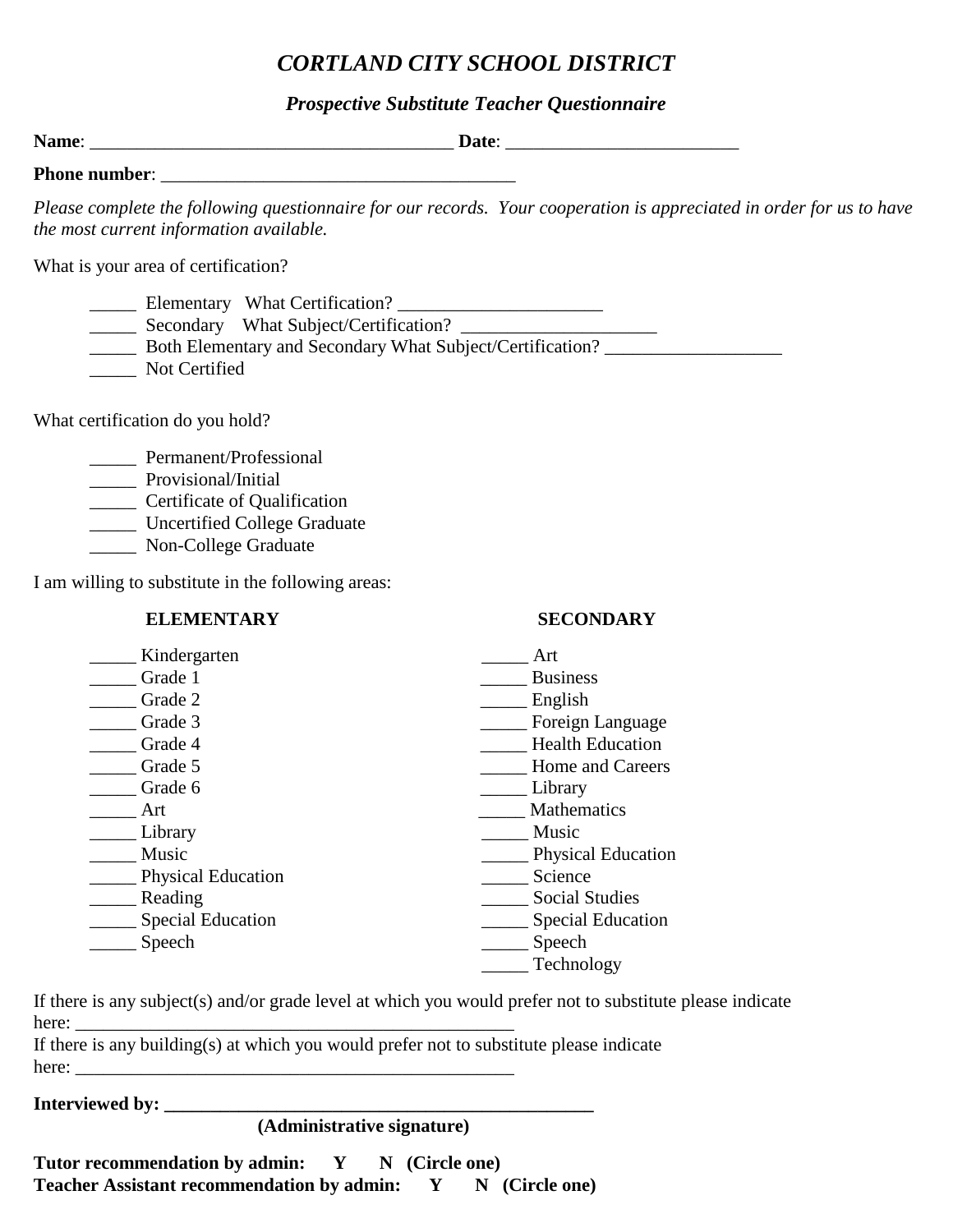Last Name First Name Position Applied For Date

## **CORTLAND CITY SCHOOL DISTRICT**

\_\_\_\_\_\_\_\_\_\_\_\_\_\_\_\_\_\_\_\_\_\_\_\_\_ \_\_\_\_\_\_\_\_\_\_\_\_\_\_\_\_\_\_\_ \_\_\_\_\_\_\_\_\_\_\_\_\_\_\_\_\_\_\_\_\_\_\_\_\_\_\_\_\_\_\_\_\_ \_\_\_\_\_\_\_\_\_\_\_\_

**1 Valley View Drive Cortland NY 13045**  Phone: (607) 758-4100 Fax: (607) 758-4128

### **EMPLOYMENT APPLICATION**

|                      | <b>Street Number</b> | City | <b>State</b> | Zip |
|----------------------|----------------------|------|--------------|-----|
| <b>LOCAL ADDRESS</b> |                      |      |              |     |
|                      | <b>Street Number</b> | City | <b>State</b> | Zip |
| <b>PHONE NUMBER:</b> | Home $\qquad$        | Work |              |     |
| <b>EMAIL:</b>        |                      |      |              |     |

### **PLEASE COMPLETE THE ENTIRE APPLICATION. IF ANY PART DOES NOT APPLY TO YOU, PLEASE INDICATE BY MARKING N/A. DO NOT WRITE, "REFER TO ACCOMPANYING RESUME."**

Thank you for your inquiry about a position with Cortland City Schools. *Only complete application packets will be reviewed.* To be complete, an application must include the following items:

- a) Completed Application
- b) Cover Letter
- c) Resume
- d) Certification
- e) Letters of Reference (3)/Placement File
- f) Transcript

You'll be notified if you're selected for an interview.

### **Return completed application with attached resume to the Personnel Office at the above address.**

The School District does not discriminate in employment or in the education programs and activities which it operates on the basis of sex, sexual orientation, age, ethnicity, religion, race, or handicap in violation of Title VII of the Civil Rights Act of 1964, Title IX of the Education Amendment of 1972, or § 504 of the Rehabilitation Act of 1973 and the New York State Human Rights Law.

# **Equal Opportunity Employer**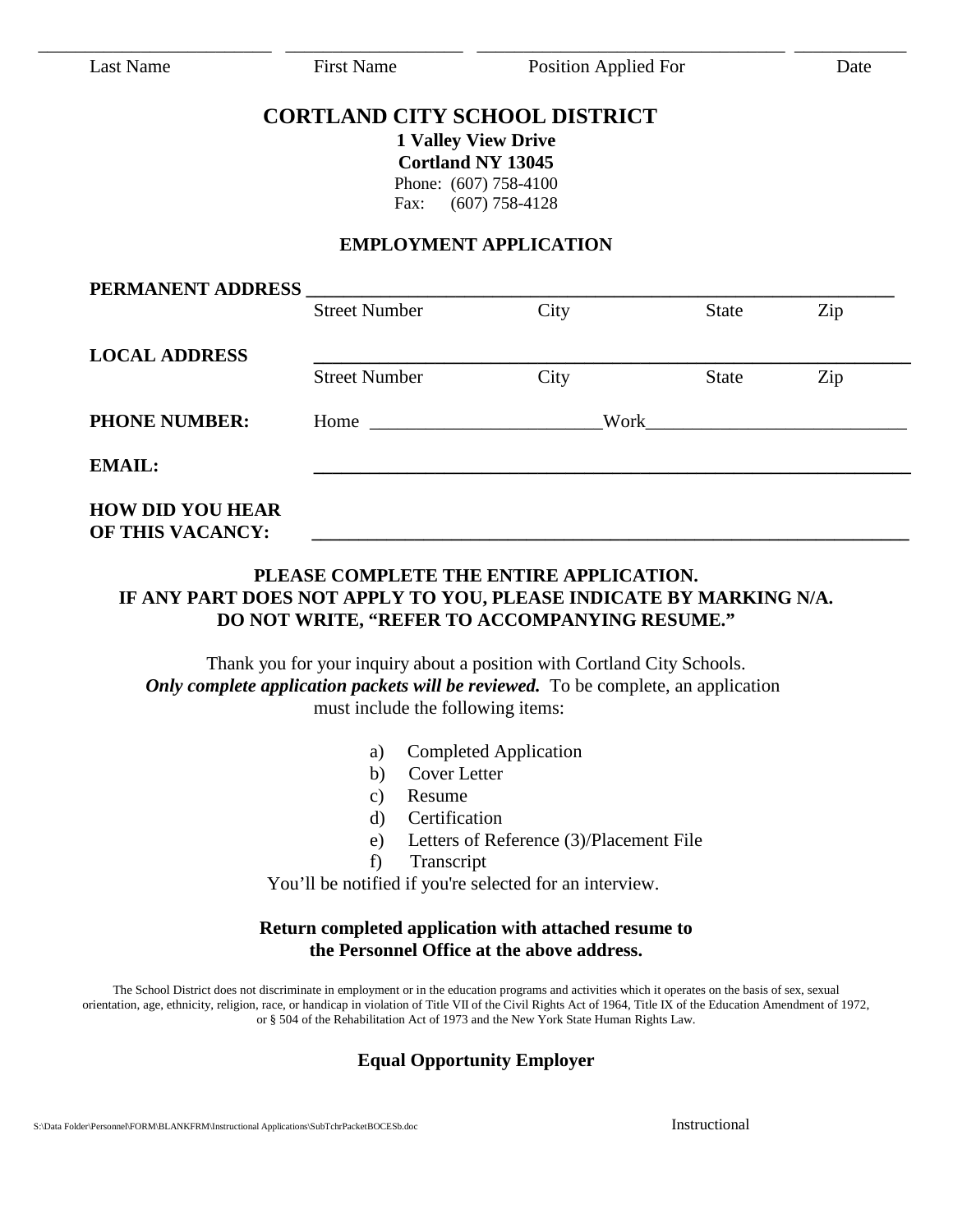# **A. PERSONAL INFORMATION**

|    | Are you prevented from lawfully becoming employed in this country because of Visa or Immigration status?<br>$\mathrm{No}$    <br>$Yes \mid \mid$                             |  |      |               |             |
|----|------------------------------------------------------------------------------------------------------------------------------------------------------------------------------|--|------|---------------|-------------|
|    | Have you ever been convicted of a felony or misdemeanor?* Yes                                                                                                                |  |      | $\mathrm{No}$ |             |
|    | *No applicant will be excluded from consideration for employment due to prior arrests or convictions.                                                                        |  |      |               |             |
|    |                                                                                                                                                                              |  |      |               |             |
|    | <b>CERTIFICATION</b>                                                                                                                                                         |  |      |               |             |
| B. | I hold the New York State Teaching/Administrative Certificate(s) described below: (please provide copies)                                                                    |  |      |               |             |
|    | Permanent $\Box$ Professional $\Box$ Provisional $\Box$ Initial                                                                                                              |  |      |               |             |
|    |                                                                                                                                                                              |  | Area |               | Date Issued |
|    | Permanent $\Box$ Professional $\Box$ Provisional $\Box$ Initial                                                                                                              |  | Area |               | Date Issued |
|    | If you do not have a New York State Teaching Certificate, have you made application for one? Yes   No                                                                        |  |      |               |             |
|    | Do you have an evaluation of your NYS certification status? Yes $\Box$ No $\Box$ (If yes, please enclose a copy)                                                             |  |      |               |             |
|    |                                                                                                                                                                              |  |      |               |             |
|    | Have you completed a comprehensive teacher exam for certification? Yes $\Box$ No $\Box$                                                                                      |  |      |               |             |
|    | PRIOR TENURE RECORD                                                                                                                                                          |  |      |               |             |
| C. | Have you ever received TENURE in any School District or Board of Cooperative Educational Services<br>(BOCES) anywhere in New York State? Yes □ No □ If yes, please indicate: |  |      |               |             |
|    |                                                                                                                                                                              |  |      |               |             |

 $Yes \Box No \Box$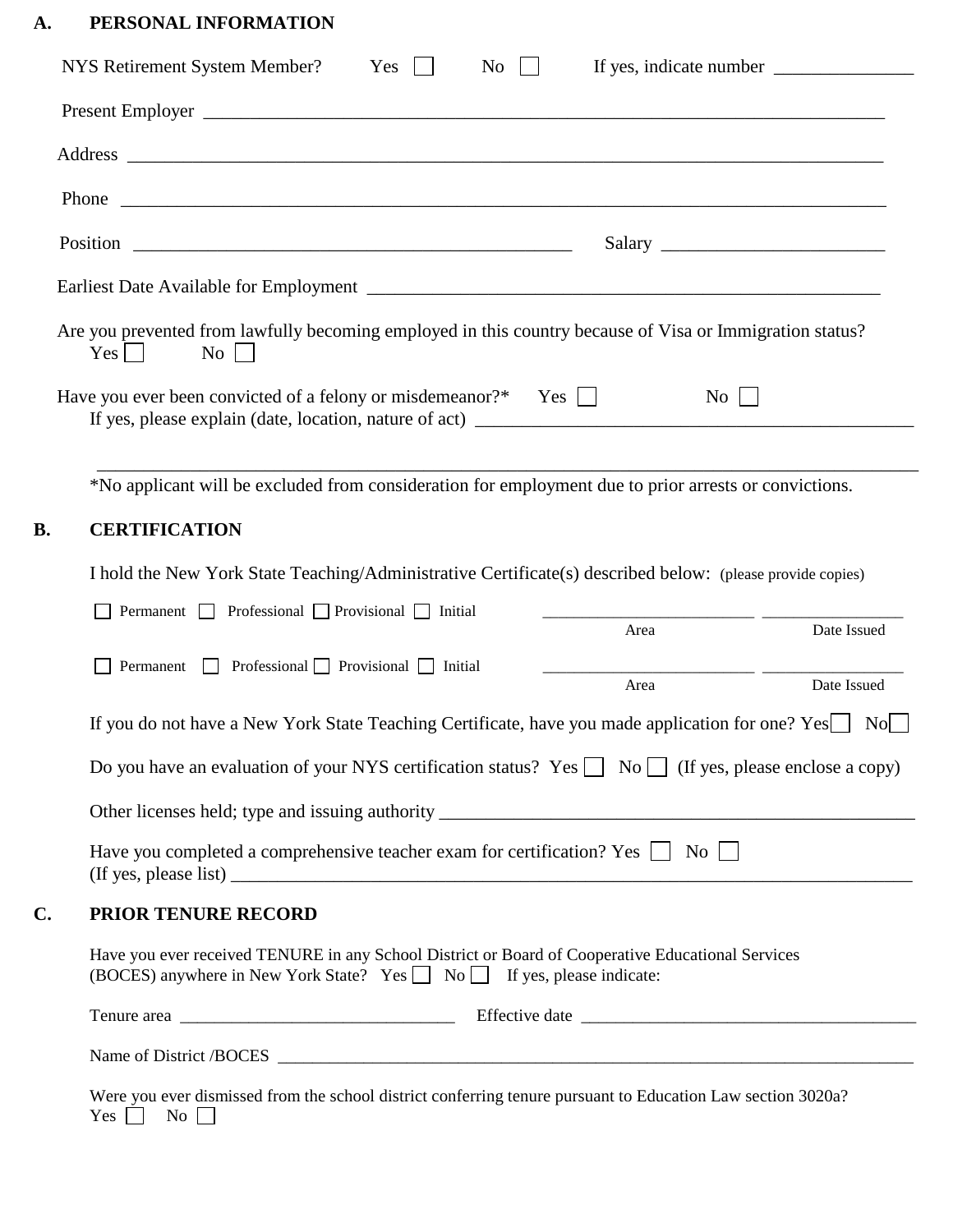#### **EDUCATIONAL PREPARATION** (Please provide copy of transcripts for any college preparation.) D.

### Undergraduate

| Name and location                       | Nature of Studies |       |            |        |
|-----------------------------------------|-------------------|-------|------------|--------|
| High School, Community College, College | Major             | Minor | <b>GPA</b> | Degree |
|                                         |                   |       |            |        |
|                                         |                   |       |            |        |
|                                         |                   |       |            |        |
|                                         |                   |       |            |        |
|                                         |                   |       |            |        |
|                                         |                   |       |            |        |
|                                         |                   |       |            |        |
|                                         |                   |       |            |        |

## Graduate

| Major<br>Specialization | Number<br>of<br>Credits | GPA Degree |
|-------------------------|-------------------------|------------|
|                         |                         |            |
|                         |                         |            |
|                         |                         |            |
|                         |                         |            |

Miscellaneous Graduate Work: Summarize Graduate work beyond the highest degree earned or graduate work not leading to a degree. Include number of credits earned and dates of attendance.

| Name and Location of College or University | Major Area No. of Credits GPA |  |
|--------------------------------------------|-------------------------------|--|
|                                            |                               |  |
|                                            |                               |  |
|                                            |                               |  |
|                                            |                               |  |
|                                            |                               |  |

# **Student Teaching Experience** (For candidates of 3 years or less experience)

| School | Address | Dates | Supervising<br>Teacher | Grades/Subject |
|--------|---------|-------|------------------------|----------------|
|        |         |       |                        |                |
|        |         |       |                        |                |
|        |         |       |                        |                |